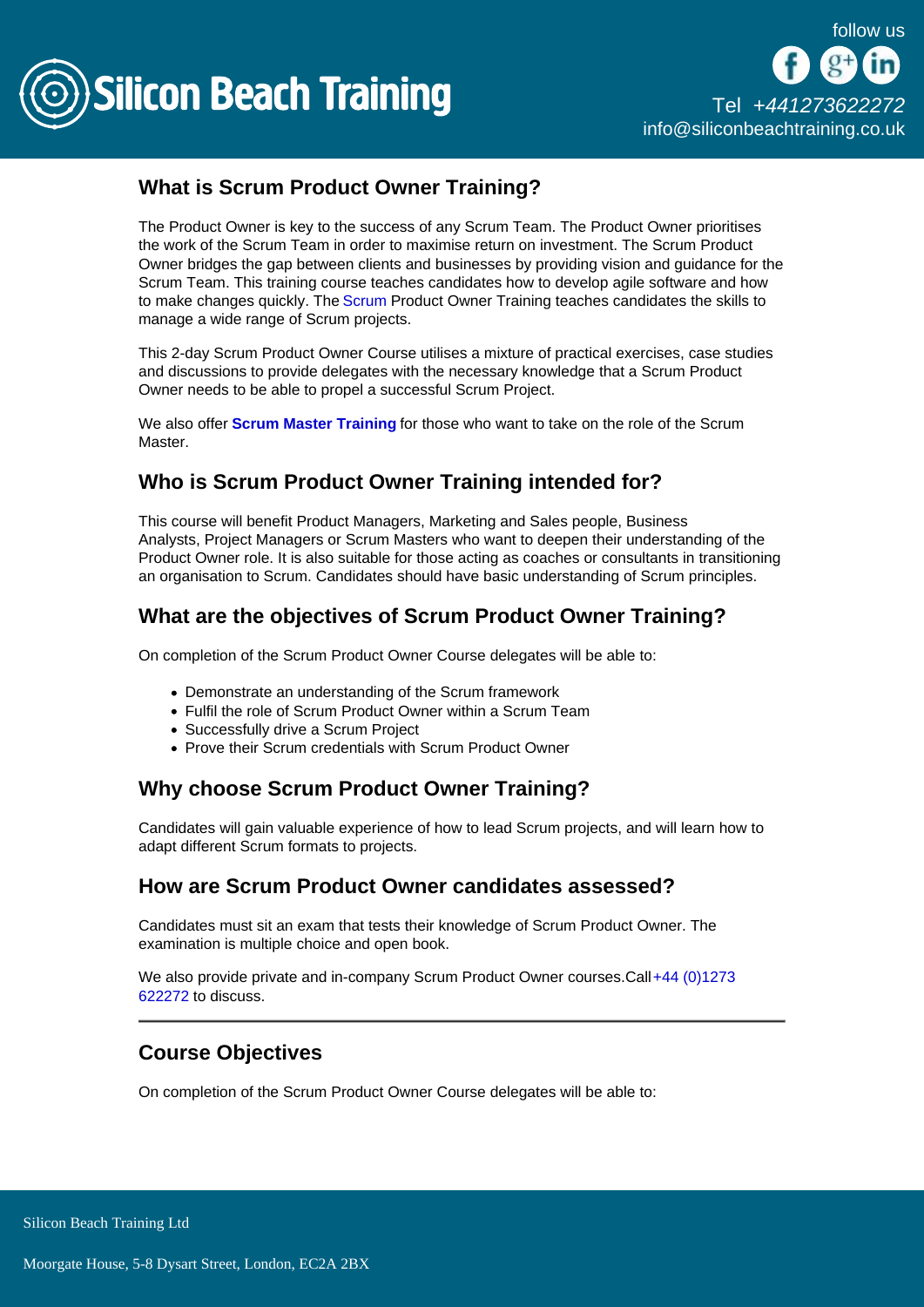

- Demonstrate an understanding of the Scrum framework
- Fulfil the role of Scrum Product Owner within a Scrum Team
- Successfully drive a Scrum Project
- Prove their Scrum credentials with Scrum Product Owner.

### Agile Rationale and Benefits

#### Scrum Development Process

- Scrum Background
- How Scrum compares to other Agile approaches
- Components of Scrum: Roles; Artefacts and Activities

#### Agile Requirements and Stories

Definition of Done; Product backlog; INVEST; Stories; Fixed price development

#### Scrum Prioritisation

- Prioritisation factors and Techniques:
- Benefit, Proportional Prioritisation;
- Minimum Marketable Feature Set;
- Kano Analysis;
- $\bullet$  ROI.
- Risk.

#### Planning Scrum

- Collaborative Planning;
- Multi-level Planning;
- Release Planning;
- Sprint Planning;

#### Scrum Teams and the PO Role

- Effective Team Working; Self Organising Teams; Scrum Values
- Scrum Roles: The Scrum Team; Scrum Master; Product Owner.
- Product Owner: Vision; Day to Day; Interaction with Scrum Master and Team; Pitfalls

### Estimating in Scrum Teams

- Principles;
- Estimating Size;

Silicon Beach Training Ltd